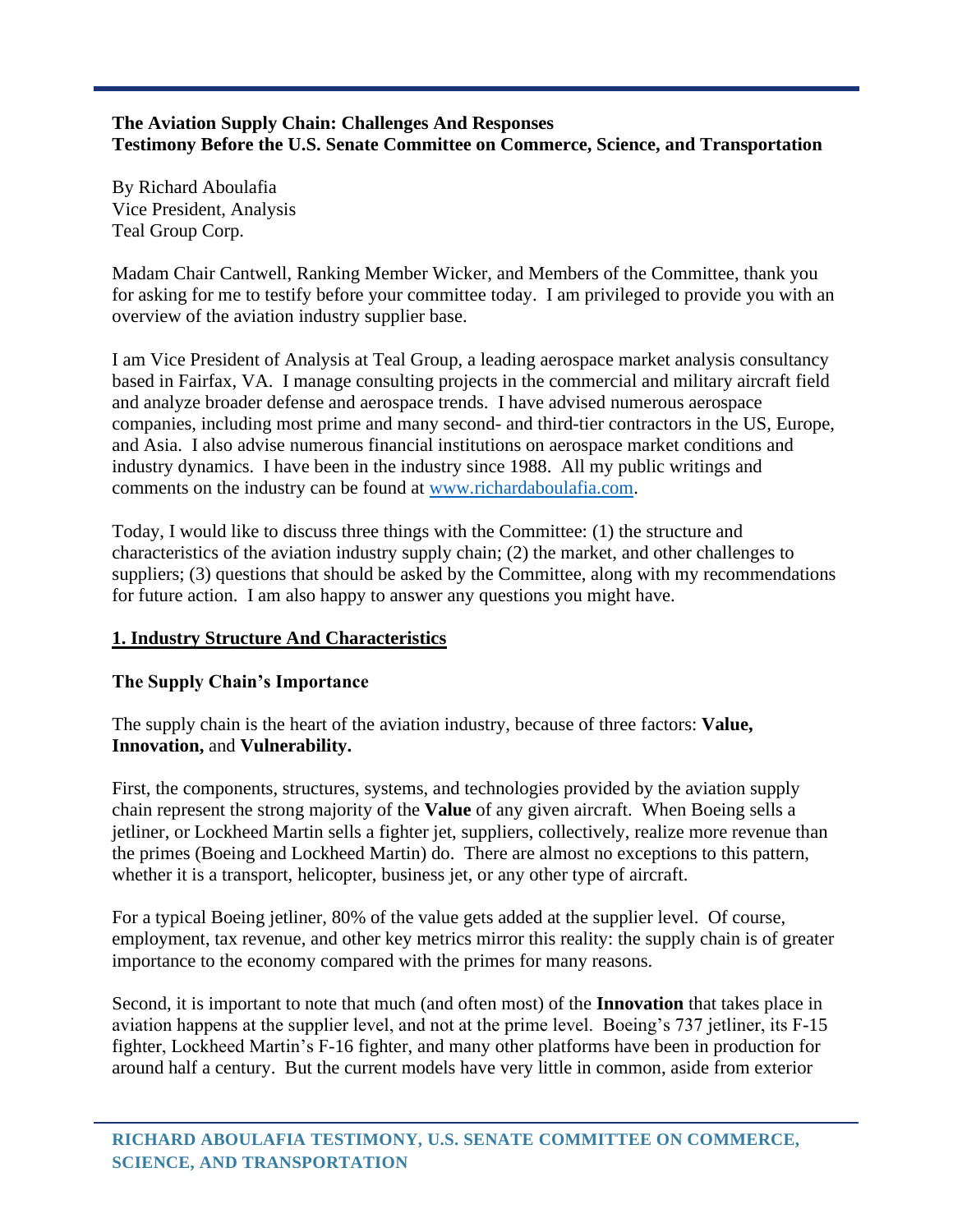shapes, with the original production versions. The rejuvenated jetliners use much less fuel and produce much fewer emissions. The rejuvenated combat aircraft are vastly more effective.

The successful transformation of these aircraft is because of the tremendous innovation that has taken place at the supplier level. Suppliers have created new and improved engines, avionics, systems, electronic warfare suites, materials, and more, which have been applied to these aircraft. Therefore, a steady flow of research and development (R&D) funding, for and by suppliers, is essential for the industry's future growth, industry competitiveness, and for the overall good of the aviation transportation system.

Third, as with most complex manufactured products, an aircraft production system is only as strong as its weakest link. That is, if a supplier company fails, somebody needs to step in to buy it, or to give it the capital or other resources needed to stay in business. Otherwise, the aircraft in question is not built.

The health of the supply chain, therefore, is critical to the aircraft industry. Given the enormous stresses experienced by the supply chain over the past two years, company failure, or inadequate resources for supplier capacity expansion and technology development, are some of the biggest risks faced by the industry. The supply chain, crucial to industry success, is also its greatest **Vulnerability.**

# **High Barriers to Entry and High Levels of Concentration**

The aviation industry has very high entry barriers. Since World War 2, only one country (Brazil), and one company (Embraer) has successfully entered the jetliner industry. Very few companies – around five – have successfully entered the smaller jet industry. Worldwide, more companies have exited the jet industry than have entered it.

Entry barriers at the supplier level are also quite high. Most suppliers have been in business for 50 or 60 years, and while small, niche companies have been created, they are the exception. Very often, they are simply purchased by the larger, established suppliers.

There has also been a great degree of concentration in the industry. The aviation supply chain saw a series of mega-mergers over the past few decades. As a result, some supplier companies, such as Raytheon Technologies, General Electric, or Safran, are about as large, or larger, than some of the biggest aircraft primes.

Having said that, there are still a large number of suppliers at the Tier 2 or Tier 3 level that are small, and relatively fragile. While there's little risk from emerging competition (due to the high entry barriers), these smaller companies still face serious challenges in accessing capital and improving their products and processes.

## **Impact of Globalization**

The supply chain, like the rest of aviation and aerospace, is a highly globalized industry. Components built by U.S. suppliers find applications on platforms throughout the world. In fact,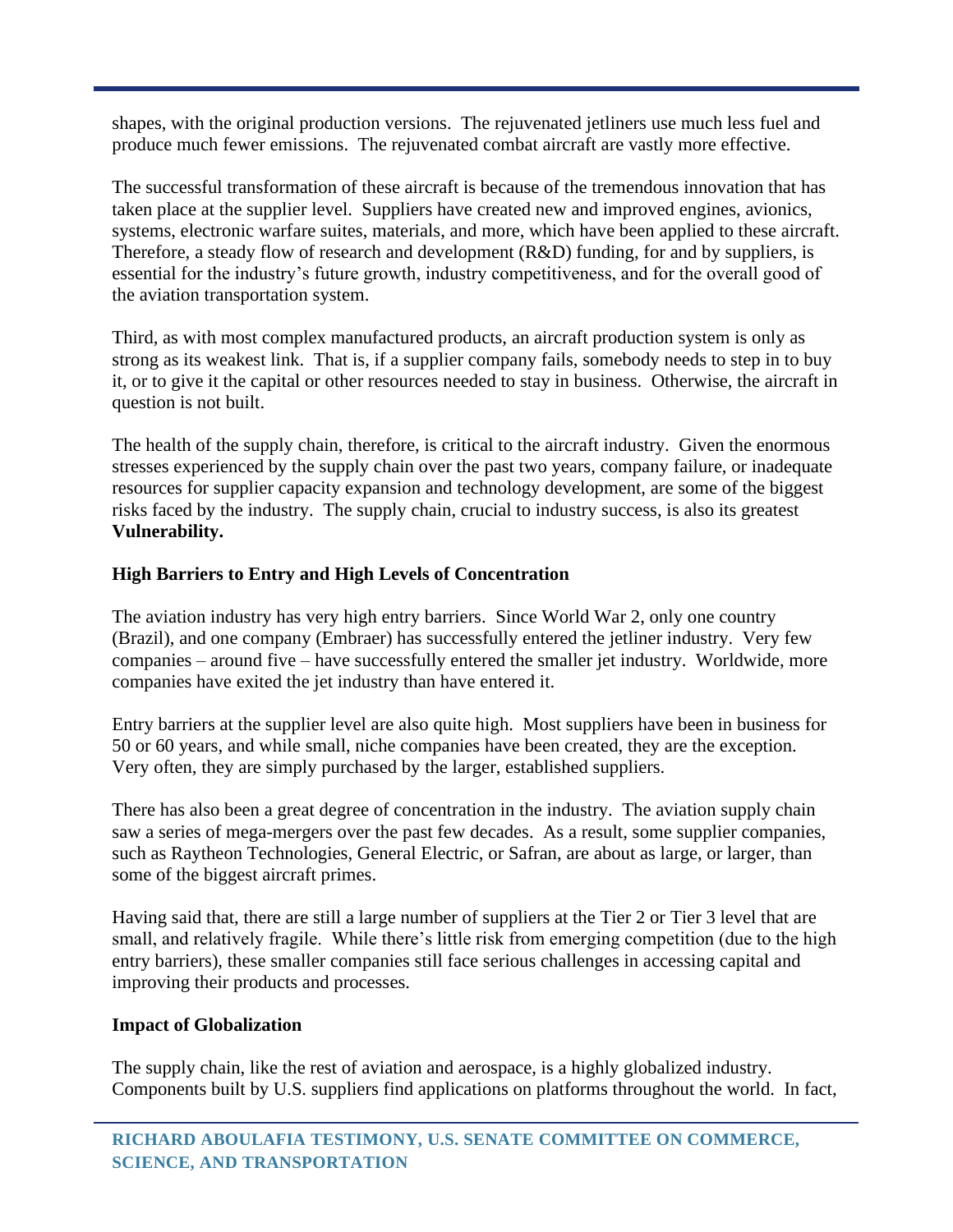one key U.S. supplier component, Pratt & Whitney's Geared TurboFan engine, has become quite successful purely on the basis of powering jets built by foreign aircraft companies.<sup>1</sup>

However, it isn't always an equal playing field in the world. Suppliers from allied countries, such as the U.K, France, or Italy can readily find applications on US aircraft, even military ones. But U.S. suppliers have a much harder time being sourced on European military aircraft.

Some of this problem results from U.S. International Traffic in Arms Regulations (ITAR) regulations. Aircraft designed with U.S. components are perceived to be problematic in international competitions, where U.S. Government decisions can prevent the sale of any aircraft that has U.S. components on board. Similarly, technology transfer restrictions have also resulted in US suppliers being disadvantaged on combat aircraft built in countries without their own supplier companies.

South Korea's KF-21 is a good example of that. U.S. Government reluctance to transfer data pertaining to U.S. technologies and systems, and to provide export licenses for these systems has resulted in significant competition losses. European companies, for example, have been tapped to provide this new fighter's radar, and other systems, largely because the U.S. did not want to provide the necessary data and licenses.

Also, government-funded R&D programs seldom cross borders (although companies do successfully cross borders with their own privately-funded R&D). When governments support their industry with commercial or military R&D development programs, the beneficiaries are almost always exclusively domestic firms. That is true in the U.S., and in other major aviation producer countries.

Some countries that only have an aviation supplier industry (as opposed to an in-country prime contractor) are more willing to make these programs accessible, since their own industry depends on global trade. The Netherlands is a good example of that. But most large aviation powers, such as France or Japan, have their own prime contractors, and do not make their much larger government R&D programs accessible to companies domiciled in other countries.

One unique characteristic of the aviation supplier industry is that globalization has not seen the rush to low-cost sourcing seen in many other industries. Rather, the overwhelming majority of foreign suppliers providing components for U.S. aircraft are from high skill, high wage countries. Japan, France, Canada, the U.K., and Mexico are the top sources for these components, but almost all of the components and structures shipped from Mexico are actually sourced from transplant factories owned by U.S., Canadian, or French supplier companies.

China, notably, is not a significant source of aircraft components, even from transplant factories. In fact, at the peak level of U.S.-China aerospace trade, the trade balance between the two countries was 17-1 in the U.S.'s favor.<sup>2</sup>

<sup>1</sup> [https://www.forbes.com/sites/richardaboulafia/2017/07/30/a-stunning-u-s-industrial-success-shows-problems](https://www.forbes.com/sites/richardaboulafia/2017/07/30/a-stunning-u-s-industrial-success-shows-problems-with-trumps-made-in-america-push/?sh=3c9149997c0c)[with-trumps-made-in-america-push/?sh=3c9149997c0c](https://www.forbes.com/sites/richardaboulafia/2017/07/30/a-stunning-u-s-industrial-success-shows-problems-with-trumps-made-in-america-push/?sh=3c9149997c0c)

<sup>2</sup> <https://dataweb.usitc.gov/>

**RICHARD ABOULAFIA TESTIMONY, U.S. SENATE COMMITTEE ON COMMERCE, SCIENCE, AND TRANSPORTATION**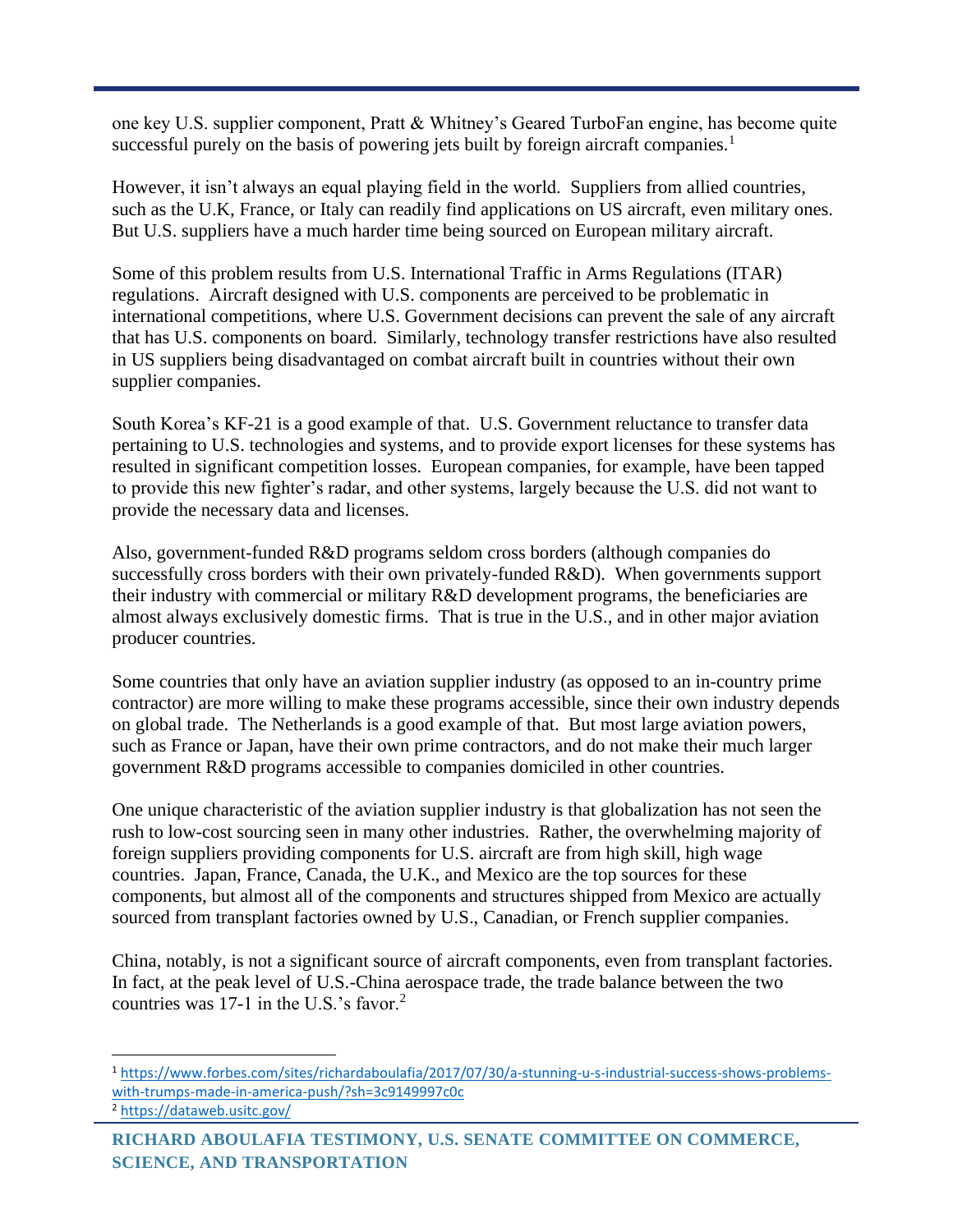### **2. The Market and other Challenges**

### **An Unprecedented Downturn**

The entire aviation manufacturing industry has been impacted by the worst air transport downturn in history. The Covid-19 pandemic, and the associated lockdowns and travel restrictions, have resulted in numbers heretofore unseen in the aviation industry. Historically, in a bad year for the market, air travel typically falls by 2-3% year-over-year; in 2020 it fell by 66%. Only massive government intervention, in the U.S. and other countries, has staved off mass airline bankruptcies.

As of this writing, however, the situation is improving. The over-all economic picture is far better than feared. Domestic travel markets, particularly in the US and China, have come back strongly. The most recent traffic numbers show US domestic flights up 3% relative to the same period in 2019, the first time these numbers have turned positive since the pandemic began. Even European flights, which were down 62% in May (relative also to 2019) have started to make a strong recovery, with the most recent numbers down just 34%.<sup>3</sup>

In fact, we now expect a return to the 2019 revenue passenger kilometer (RPK) travel peak in late 2022. And meanwhile, jetliner financing is inexpensive and readily available, and fuel is getting expensive again – the perfect formula for renewed jetliner orders (particularly single aisles).

The only area of serious concern, outside of Covid-19 itself, is China, the biggest single export market (and tied with the US for biggest single market). At the peak level of deliveries to China, 2018, the country took 23% of all jetliner deliveries worldwide. This has fallen precipitously, for both market reasons and due to geopolitical factors. This trade is under threat, due to slowing incountry growth rates, China's reluctance to recertify Boeing's 737MAX, and the U.S. Government's decision to put Western components for China's ambitious national aircraft programs on a possibly restrictive export list.

However, for the supplier base, the Covid-19 downturn came after another traumatic event: the grounding and production halt of Boeing's 737MAX. This is the second largest volume program in the world, and easily the largest in the U.S. Some supplier companies have a very high level of exposure. For fuselage provider Spirit AeroSystems, and many of its suppliers, this level of 737MAX dependence is in the 50% range.

The impact of the Covid-19 downturn on the civil aviation market can be seen in the chart below. The 2020 line (red) illustrates the market outlook as of right before the pandemic (with a MAXrelated downturn in 2019-2020). The green line shows current projections, but also what happened to the market in 2020. Deliveries of commercial jetliners fell by 50% relative to 2019, and again, 2019 was already a weak year due to the 737MAX shutdown.

<sup>&</sup>lt;sup>3</sup> Bank of America equities report, "Commercial Aerospace Tracker," July 13, 2021

**RICHARD ABOULAFIA TESTIMONY, U.S. SENATE COMMITTEE ON COMMERCE, SCIENCE, AND TRANSPORTATION**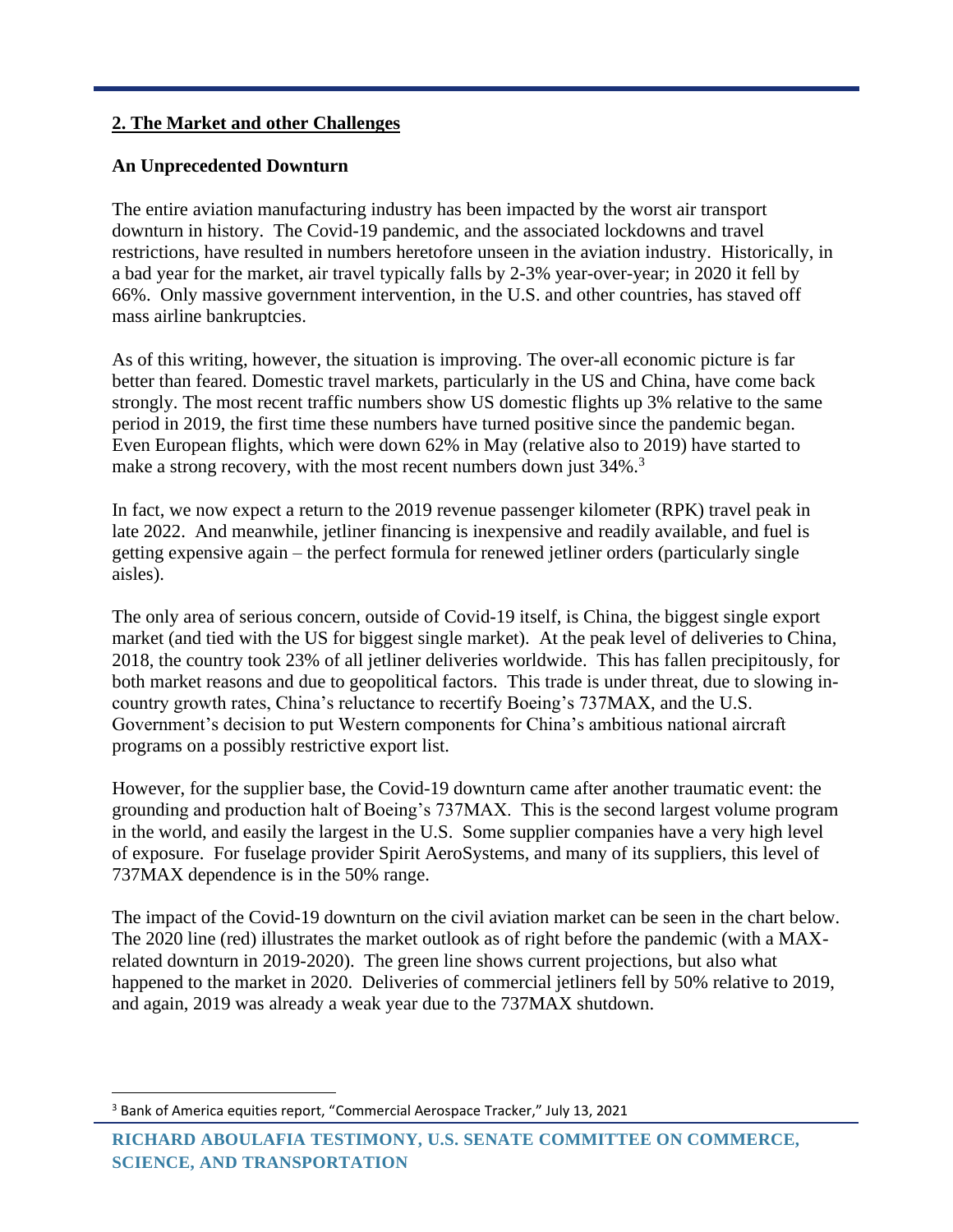

The above chart also illustrates the relative sizes of the civil and military segments of the aviation industry. The civil side is simply much larger, if not always as profitable, compared with the military side of the business. Thus, while military revenue has helped stabilize the supply chain, it simply cannot compare to the volumes seen in the commercial sector.

For aviation suppliers with a heavy exposure to the aftermarket, or maintenance, repair, and overhaul (MRO) part of the industry, the unprecedented falloff in utilization has resulted in a revenue decline even worse than that seen with new-build aircraft. Even for supplier companies that don't rely on the aftermarket for the majority of their business, this decline has been painful, since aftermarket work tends to be more profitable than new-build production.

### **Boeing's market position**

Another challenge faced by the supply chain concerns Boeing's market position. Despite the industry's globalization, U.S. supplier companies, in aggregate, are more exposed to Boeing relative to its rival, Airbus. Right now, however, Boeing seems prepared to cede market share to Airbus. This may change as the market recovers, and Boeing is clearly under a great deal of financial pressure as a consequence of both the 737MAX shutdown and the industry downturn, but right now the outlook for the company's future product development efforts is a serious concern for the industry.<sup>4</sup>

<sup>&</sup>lt;sup>4</sup> See, for example, [https://aviationweek.com/aerospace/program-management/opinion-will-boeing-become](https://aviationweek.com/aerospace/program-management/opinion-will-boeing-become-next-mcdonnell-douglas)[next-mcdonnell-douglas](https://aviationweek.com/aerospace/program-management/opinion-will-boeing-become-next-mcdonnell-douglas)

**RICHARD ABOULAFIA TESTIMONY, U.S. SENATE COMMITTEE ON COMMERCE, SCIENCE, AND TRANSPORTATION**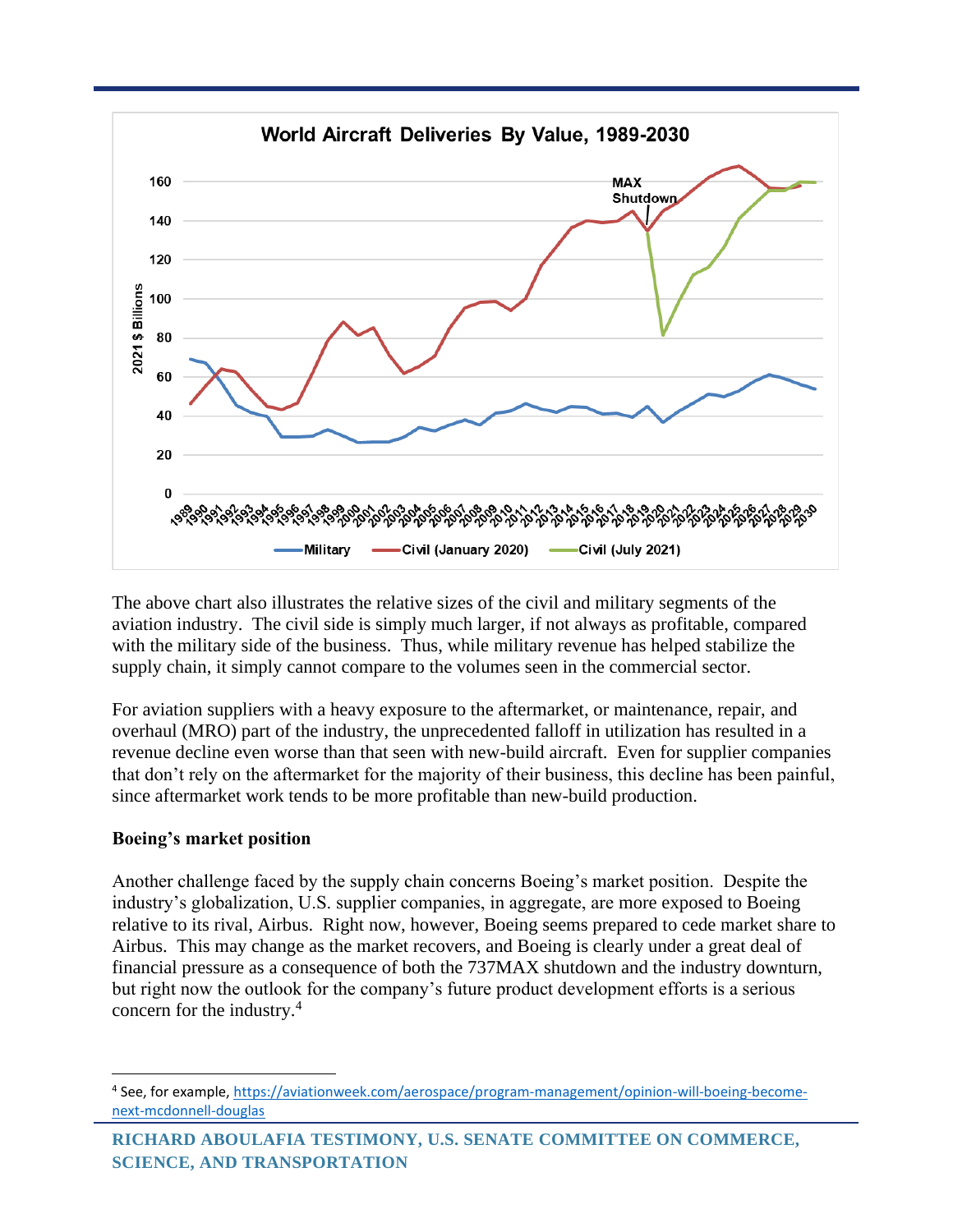The European company's A321neo is a very strong performer in the mid-market segment. Boeing, by contrast, has cancelled plans for its own new mid-market jetliner. It hasn't launched a completely new jet in 17 years. It continues to cut its engineering team. As the chart below indicates, it has slashed R&D, with a further 27% cut last year alone.



Assuming Boeing does nothing new, and the duopoly goes from a 50%-50% market share balance to a 60%-40% one in Airbus's favor (this is our projection), then on balance, U.S. aviation supplier companies will face a similar decline. The companies with substantial Airbus exposure will be immune from this, but again, many U.S. suppliers are heavily reliant on Boeing.

Boeing has also been quite aggressive with its supply chain in terms of contract terms. Boeing programs such as Partnering For Success (PFS) were designed to pressure suppliers on prices, intellectual property, aftermarket access, and other terms. It isn't clear whether Boeing will begin to take a softer approach, now that much of its supply chain faces very different circumstances (relative to the good years before the MAX shutdown, when the supply chain was healthy enough to withstand these contractual changes and pressures).

The extent to which U.S. industry relies on Boeing can be seen in the following chart, which shows U.S. aviation industry output in both absolute and relative (to the rest of the world) terms. As a percentage of world deliveries, U.S. output has been fairly stable at just over 50% for several decades. However, in 2019 and 2020, this shifted below 50%. Obviously, the serious decline in 2020 (in absolute terms) was due to the pandemic. But the decline as a percentage in 2019 and 2020 was purely due to the 737MAX production halt.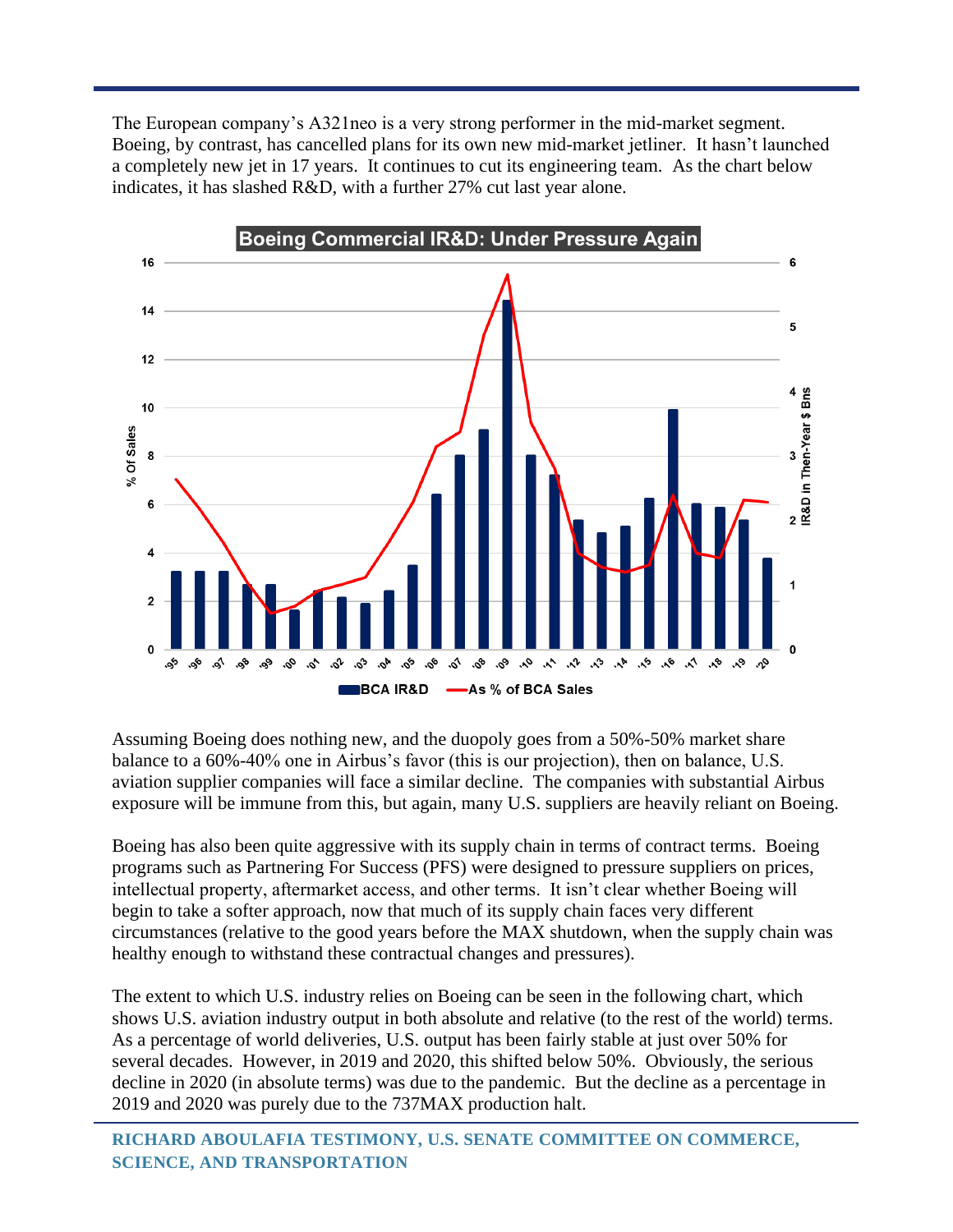

#### **Consequences**

Despite the severity of the aviation market downturn, the aviation supply chain has generally weathered the storm rather well. Several smaller companies have gone bankrupt, but these represent well under 1% of supplier capacity. For almost all companies, relative health has depended upon portfolio: those with the most defense work have done best. Those with the most exposure to twin aisle jets (the single most impacted part of the aviation business) or to the 737MAX, have generally been hit hardest. But again, there have been very few outright bankruptcies.

However, there are many concerns for the future of the aviation supply chain, for two reasons:

First, it is important to consider the reasons that almost all aviation suppliers have come through the crisis intact. Government support is one of the biggest reasons, particularly with paycheck protection programs. Similarly, defense spending, while not as large as commercial market numbers, is relatively strong, particularly compared with the last commercial jetliner market downturn (in 2002-2003). The Department of Defense's accelerated payments program, aimed at stabilizing the aerospace industrial base, has been very helpful.

Supplier companies have also taken almost every possible defensive action. They have sold assets, fired or furloughed workers, burned down work-in-progress, and conserved cash any way they can. These were tough calls, particularly with headcount reduction; but, when topline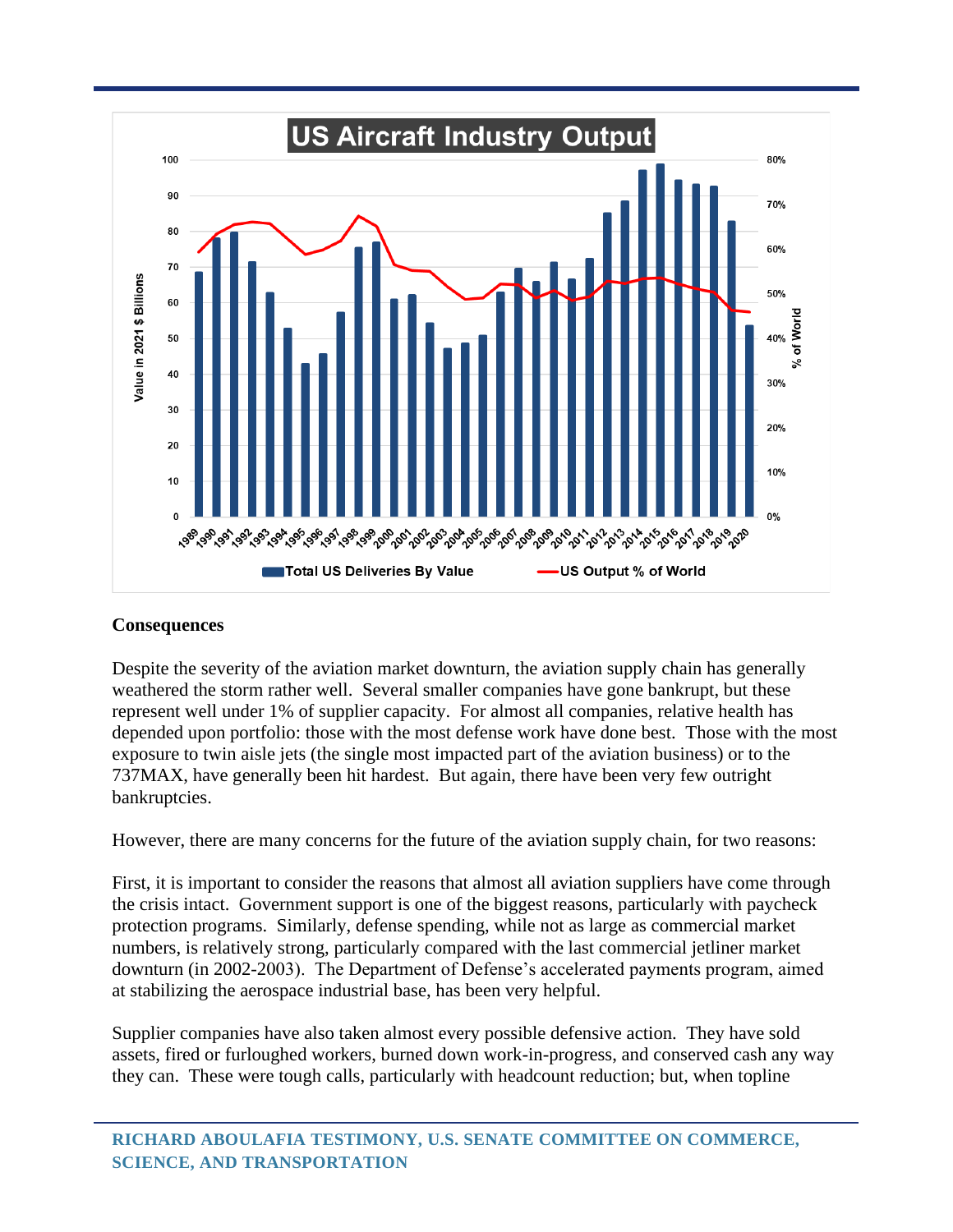revenue falls drastically, the only way to avert financial disaster is to cut variable costs, which, for the most part, means cutting payroll.

Also, financing, so far, has been available to suppliers. Banks and other lenders have been patient, and have provided new financing. Interest rates are low, which helps with debt servicing.

Yet all of these measures have run their course. Debt has been increased, capacity and workforce cuts have been made, non-core businesses have been shed, and the Pentagon has done all it can. Defense budget growth has halted in real terms, and accelerated payments, inevitable, have run their course.

Second, it is important to consider the challenges ahead. When jetliner production rates rise again, many supplier companies may have a difficult time raising the capital needed to make capacity investments. Labor costs increases and other inflationary pressures could exacerbate these capacity expansion challenges.

In short, these survival tactics have resulted in a rather brittle supplier base. These companies have shed assets and taken on a great deal of debt. Inevitably, R&D funding for new technologies has been slashed too, endangering future competitiveness.

Finally, given the concerning development of Covid-19 variants, such as the Delta variant, there are valid reasons for concern regarding the recovery's trajectory. If anything were to disrupt the market recovery, such as another round of pandemic-induced lockdowns, the resulting production cuts would endanger the health of a very fragile supply chain. Concerns about its health would range from short-term financial viability worries, to long-term R&D funding questions.

## **3. Questions and Recommendations**

## **Questions**

In my opinion, the Committee might want to ask the following ten questions about the health of U.S. aviation supplier industry:

- 1. Is the market crisis over? Or, will the industry face another downturn, possibly one induced by a broader economic stumble as current government aid programs expire?
- 2. Will financial weakness in the supply chain impact the production ramp-up that will hopefully be associated with a market recovery?
- 3. Human capital is a major possible bottleneck; can suppliers bring back skilled employees after deep cutbacks?
- 4. In addition to labor, what other inflationary pressures (energy, materials) do suppliers face? Do their contracts allow for pass-throughs of these inflated costs? How badly did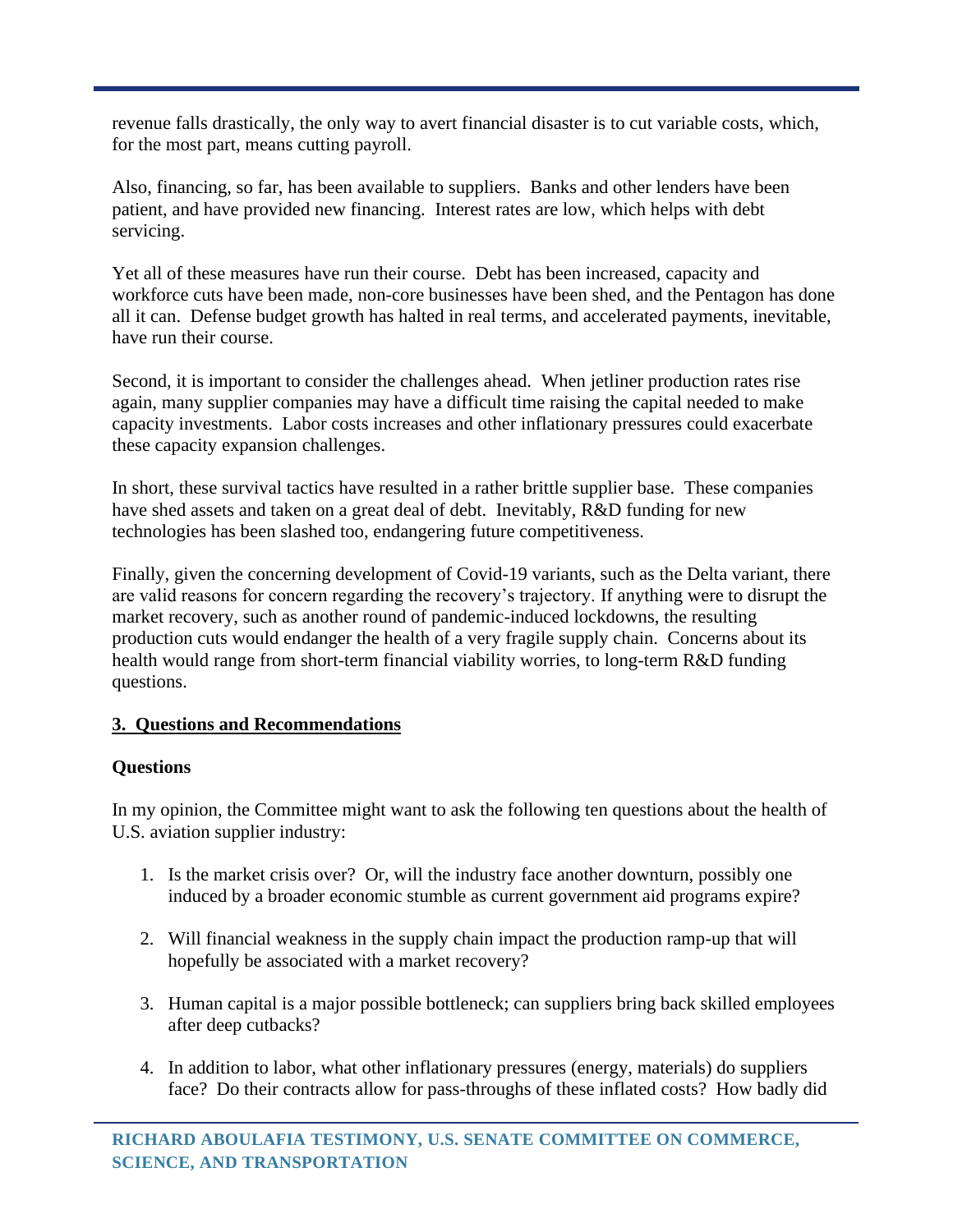prices fall for jetliners, and are suppliers further subject to declining revenue here as well?

- 5. Will private equity and other financing sources be available to help suppliers with capital (or to buy them) in the next few years?
- 6. Are U.S. suppliers at risk of acquisition by non-allied countries?
- 7. Are current ITAR reforms sufficient to enhance the competitiveness of U.S. suppliers on the military export market?
- 8. What is the status of U.S. components on the Military End User (MEU) list? The Trump Administration put many of the constituent companies of China's COMAC (their aspiring state-owned jetliner company) on a list that may, or may not, prohibit component exports. Since China's jetliners will be much more difficult (and perhaps impossible) to develop without these inputs,<sup>5</sup> this was a very aggressive move, and the Biden Administration has continued this ambiguous policy. Is this part of an effort to negotiate a grand trade bargain (perhaps one including Boeing jet sales) to China?
- 9. Will US allies stay on the same page regarding China? The Biden Administration has made working with allies on China a priority. Calling a ceasefire on the WTO complaint against Airbus is part of that, with the objective of working with the Airbus countries on a united front against China's efforts to distort the jetliner market. Will those European countries say with the U.S. in this united front?
- 10. Will Boeing launch a new aircraft to effectively compete with Airbus in the mid-sized jetliner market?

## **Recommendations**

I would offer the following seven recommendations to the Committee for actions that would be useful in securing the future of the U.S. aviation industry supplier base:

1. Initiate a government R&D "Sustainable Aviation" or "U.S. Clean Skies" program for aviation suppliers. Europe has moved aggressively to establish Zero Emissions targets for aviation, and is funding a wide variety of technologies under "Clean Skies" and other programs. The U.S. should consider the same for its supplier companies, particularly since the majority of EU country-funded research is not accessible to them.

The emphasis might be on sustainable aviation fuel (SAF) and other related technologies. This initiative would echo similar work begun in France, Germany, and the European Union, the latter with its ReFuelEU legislation to boost SAF. SAF and other research programs might be coupled with airline usage mandates designed to increase the guaranteed market for the new technologies.

<sup>5</sup> <https://foreignpolicy.com/2021/02/16/china-aviation-industry-washington-trump-biden/>

**RICHARD ABOULAFIA TESTIMONY, U.S. SENATE COMMITTEE ON COMMERCE, SCIENCE, AND TRANSPORTATION**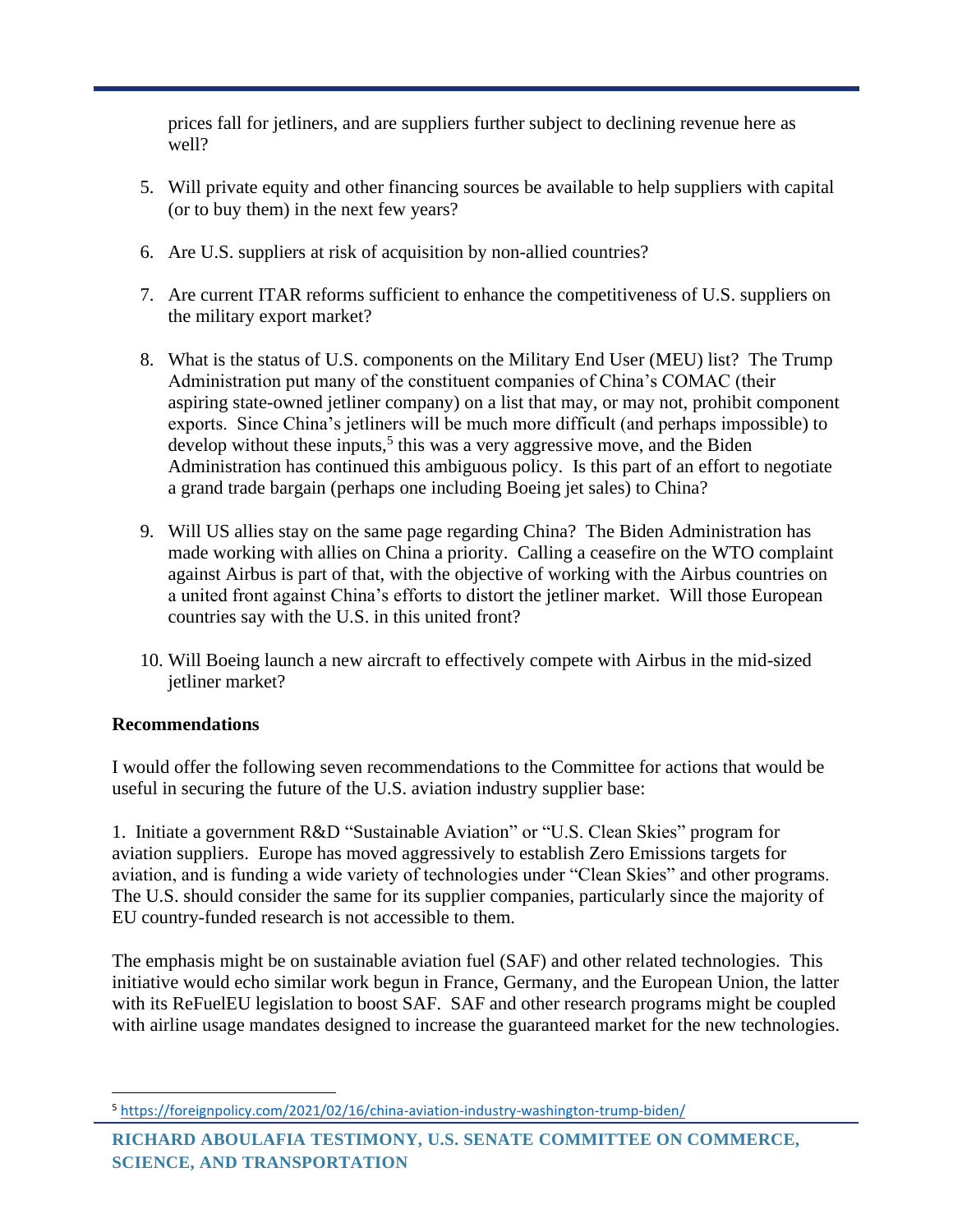This clean skies initiative would also serve to employ engineers and technical workers at suppliers, who might otherwise be at risk of headcount reductions due to company-funded R&D cuts.

2. Move a greater share of government R&D dollars from basic to applied research. The composition of R&D is a serious issue because the U.S. Government is good at funding basic research but not as good at applied research. It would be good to consider a migration of Federal R&D dollars toward applied level projects to help out with U.S. competitiveness. This would also help to get technologies to market faster, and of course with supplier workforce issues. This migration would involve working with supplier companies to identify what is in the pipeline now, what the prospects are for acceleration, and how government money can help.

3. Clarify the China MEU list. For many suppliers, there is considerable uncertainty about this list: are component shipments for China's indigenous jetliner programs prohibited or not? If this uncertainty isn't a deliberate effort aimed at crafting a trade agreement with China, the terms and conditions of the MEU list should be clarified, so U.S. suppliers can again sell into this important export market without fear of legal ramifications at home.

4. Work to enhance coordination with Europe on China aviation policy. China is able to demand technology transfer from U.S. supplier companies, in large part, because it plays Europe and the U.S. off against each other for jetliner orders from Airbus and Boeing. If both sides agreed that jetliner orders would not come with pre-conditions like these (that is, if China adhered to the terms outlined in the WTO's Agreement on Trade in Civil Aircraft<sup>6</sup>), this would not be a problem. Eliminating technology transfer risk would help supplier companies sell into the crucial China market without fear of creating long-term competitors.

5. Continue to work on labor-centric assistance packages. Paycheck protection programs have been remarkably successful in helping the supply chain maintain its workforce during the downturn, and this will be crucial in maintaining the increased pace of output we will hopefully see as the market recovers. But if another round of PPP is needed, it would be better to have the terms and conditions lined up in advance. Also, U.S. companies continue to face a demographic "bathtub": there is a gap between many older, more experienced workers, and the younger nextgeneration, due to low levels of employee intake during the 1990s and early 2000s. There may be ways for the government to help with mentoring and training programs.

6. Direct the Department of Defense to provide greater clarity on its spare parts order patterns and inventory levels. Several suppliers report that they benefitted from a significant run-up in components orders at several times over the last year, but then, suddenly, orders fell to nothing. It's possible that DoD was increasing its orders as a way of helping supply chain companies during the crisis, but, inevitably, this resulted in filled warehouses, so orders have fallen off. Either way, guidance for industry on these patterns would be very helpful.

7. Accelerate and improve ITAR reform. It might be best to go back to the commitment made in the Export Control Reform (ECR) during the Obama Administration to review the Munitions List on the ITAR to see what might be added or removed. This would involve looking carefully

<sup>6</sup> [https://www.wto.org/english/tratop\\_e/civair\\_e/civair\\_e.htm](https://www.wto.org/english/tratop_e/civair_e/civair_e.htm)

**RICHARD ABOULAFIA TESTIMONY, U.S. SENATE COMMITTEE ON COMMERCE, SCIENCE, AND TRANSPORTATION**